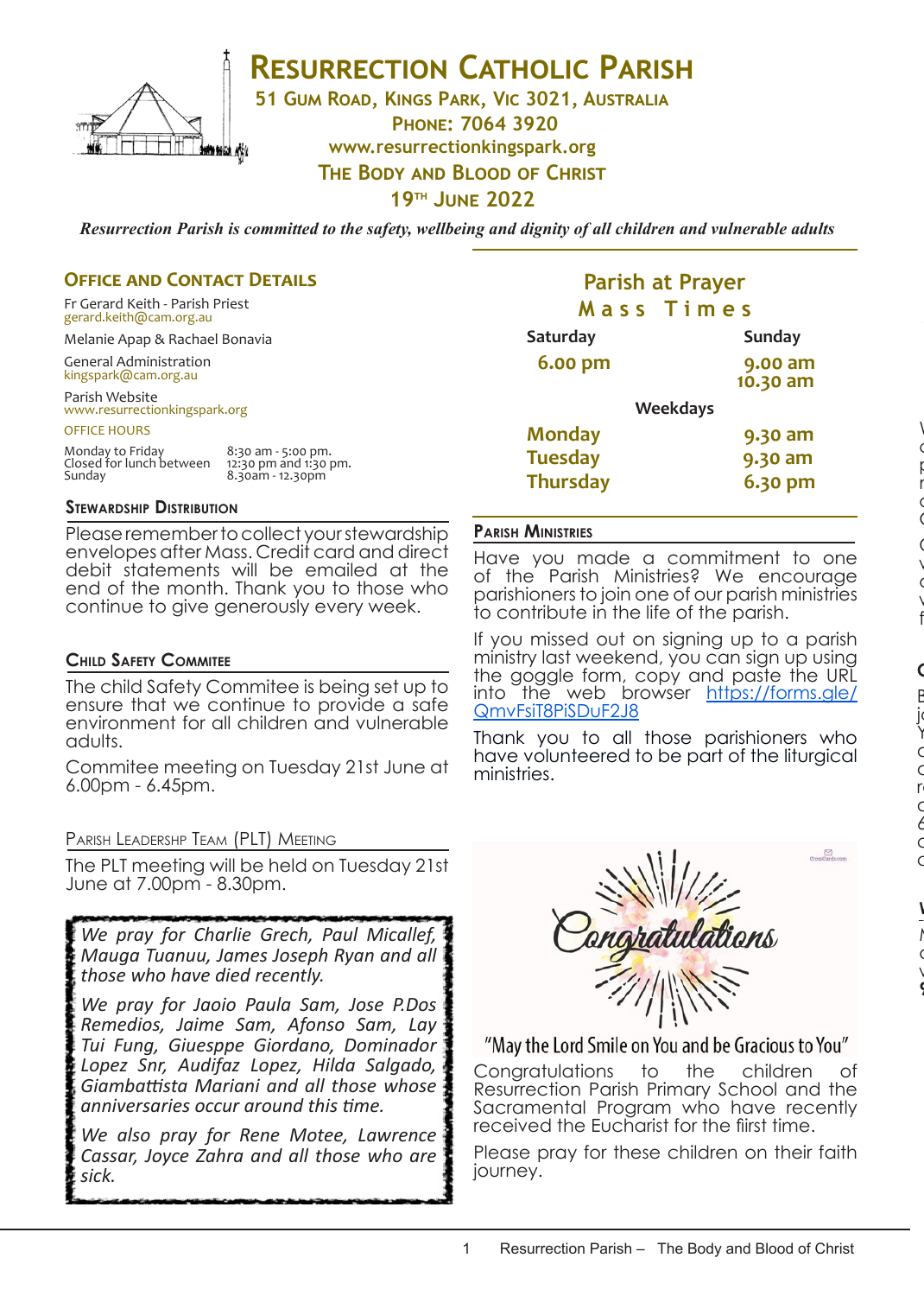## **Synodal Church: Communion Church: Communion Church: Communion Church: Communion, Participation and Mission**

**THEME 3:**

# Welcoming the gifts of women in the Church

Many submissions reflected the concern that the institutional Church does not sufficiently welcome the contributions of women:



We want a Church… which acknowledges that everyone is equal because of their baptism, so women should have their voices heard, and have roles opened up for them.

Like the theme of co-responsibility, fuller inclusion of women was seen to be a necessary response to the impact of the sexual abuse crisis. Principally, including more women in positions of **leadership** was consistently called for as the way forward:

[The Church] Must elevate women to leadership positions if it is to restore trust following sexual abuse scandals and enable those wounded by the Church to find a new home and encouragement.

Some submissions expressed strong concerns over the possibility that 'women are kept in passive roles' and even that 'Women's voices are silenced.'

Although this is beyond the authority of the Church, there was also a strong contingent of submissions that urged the Church to include women in the Sacrament of Holy Orders, both in response to the modern world and as a sign of Christ's inclusive love:

In the secular world, inclusion and gender equality are the norm.

Equality between men & women in both governance & ministry in line with what is considered normal in 2022.

Embrace divorced people, women, gay, LGBTQI, and marginalised people without question into every aspect of church life including ordained ministry. Jesus excluded no one from his love and mission.

On this question, divergent voices also appeared, urging the need to remain faithful to **traditional norms**:

The traditions of the Catholic Church are more important than ever before ... Do not change what our Church Fathers have taught us and listen to the voice of God instead of humanity.

More time should be spent on developing the Spirituality and beautiful traditions of the Church . . . Politics and feminists pushing for more power in the Church, sadly are contrary to the teachings and example of the Lord. . .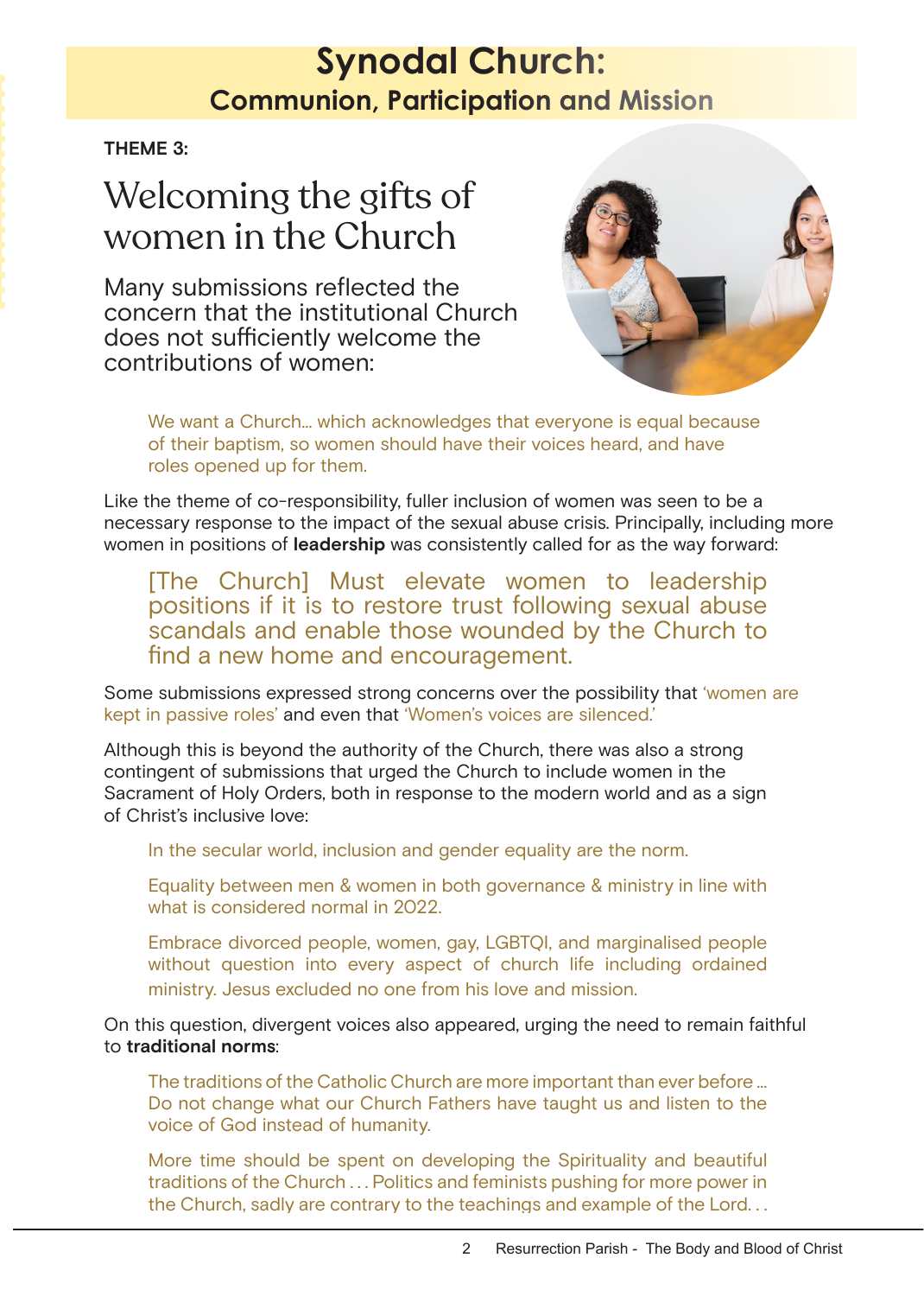|  |  | 25 <sup>th</sup> & 26 <sup>th</sup> June 2022 |  |
|--|--|-----------------------------------------------|--|
|  |  | 13 <sup>th</sup> Sunday in Ordinary Time      |  |

|                                    | 6 P M                       | 9.00 A M           | 10.30 A M                                |
|------------------------------------|-----------------------------|--------------------|------------------------------------------|
| <b>MASS OVERSEERS</b>              | John Borja                  | Anthony Scerri     | Marissa Medilo                           |
| <b>HOSPITALITY</b>                 | Michelle Mercieca           | Vilinda Rebustillo | Daniella Carapelotti                     |
|                                    | Charlie Grech               | (Need Volunteer)   |                                          |
| <b>DATA PROJECTOR</b>              | Johann Noronha              | Jacob Rebustillo   | Franz Inot                               |
| <b>CAMERA OPERATOR</b>             | N/A                         | N/A                | Oliver Zipagan                           |
| $1^{\rm st}$<br><b>PROCLAIMERS</b> | Sandra Galea                | Vilinda Rebustillo | Jane Inot                                |
| Response                           | Geraldine Holt              | Jacob Rebustillo   | Jomar Inot                               |
| $2^{nd}$                           | Sandra Galea                | Vilinda Rebustillo | Jane Inot                                |
| Intercessions                      | Geraldine Holt              | Jacob Rebustillo   | Jomar Inot                               |
|                                    |                             |                    |                                          |
| <b>COLLECTORS</b>                  | Noel Oliver                 | Frank Gatt         | Isidro Asuncion                          |
| <b>SPECIAL MINISTERS OF</b>        | Fr Gerard Keith             | Fr Gerard Keith    | Fr Gerard Keith                          |
| <b>COMMUNION</b>                   | Jamie Castillo              | Jamie Castillo     | Jamie Castillo                           |
|                                    | Thang Le                    | Rosario Gaquit     | Cecilia Navarro                          |
|                                    | Karen Colaco                | Rosemarie Balfour  | Aurora Asuncion                          |
|                                    |                             |                    |                                          |
| <b>SACRISTY DUTY</b>               | Adelina Borja               | Need Volunteer     | Cecilia Navarro                          |
| <b>COFFEE MAKERS</b>               | No Coffee - Need Volunteers | Need Volunteer     | Wes Yuan<br>Josephine Medilo (need WWCC) |
| <b>COFFEE CLEAN UP</b>             | <b>Need Volunteers</b>      | Need Volunteer     | Paul Bossini<br>Maria Grosso             |

### **Dates for your Diary**

- **• Wednesday June 22nd at 10.30am 40th Anniversary CRC Sydenham at St Patrick's Catherdal**
- Saturday 9th July Working Bee at the presbytery
- **• Tuesday 19th July at 6.00pm Christmas in July with the 55 Plus Group at Quatrefoils Restaurant CRC Sydenham - Please see Jane Caruana for more details.**

#### **Let's Talk Diabetes**

The Men's<br>Group invite Group you to attend a health session with Dr Sammut on Thursday<br>23rd June at June at 10.00am in the Church.





**As part of our committment to child safety all children must be accompanied by an adult when they go to the toilet.**

### **Journey Through the RCIC Program**

The RCIC Is similar to RCIA but geared for teenages who are seeking to make their sacraments. Please join Jamie at the Parish office on 7064 3920 for more information.



#### **Playgroup**

This is a great place for parents to build friendships and have fun with their children as they learn through different play experiences.

Playgroup will resume in the De Gabrielle room

**WOW Group** will unite the women of the parish in religious, educational, and social activities. Next gathering:

**Saturday 16th July** from 10.00am to 12.00pm. In the hall.